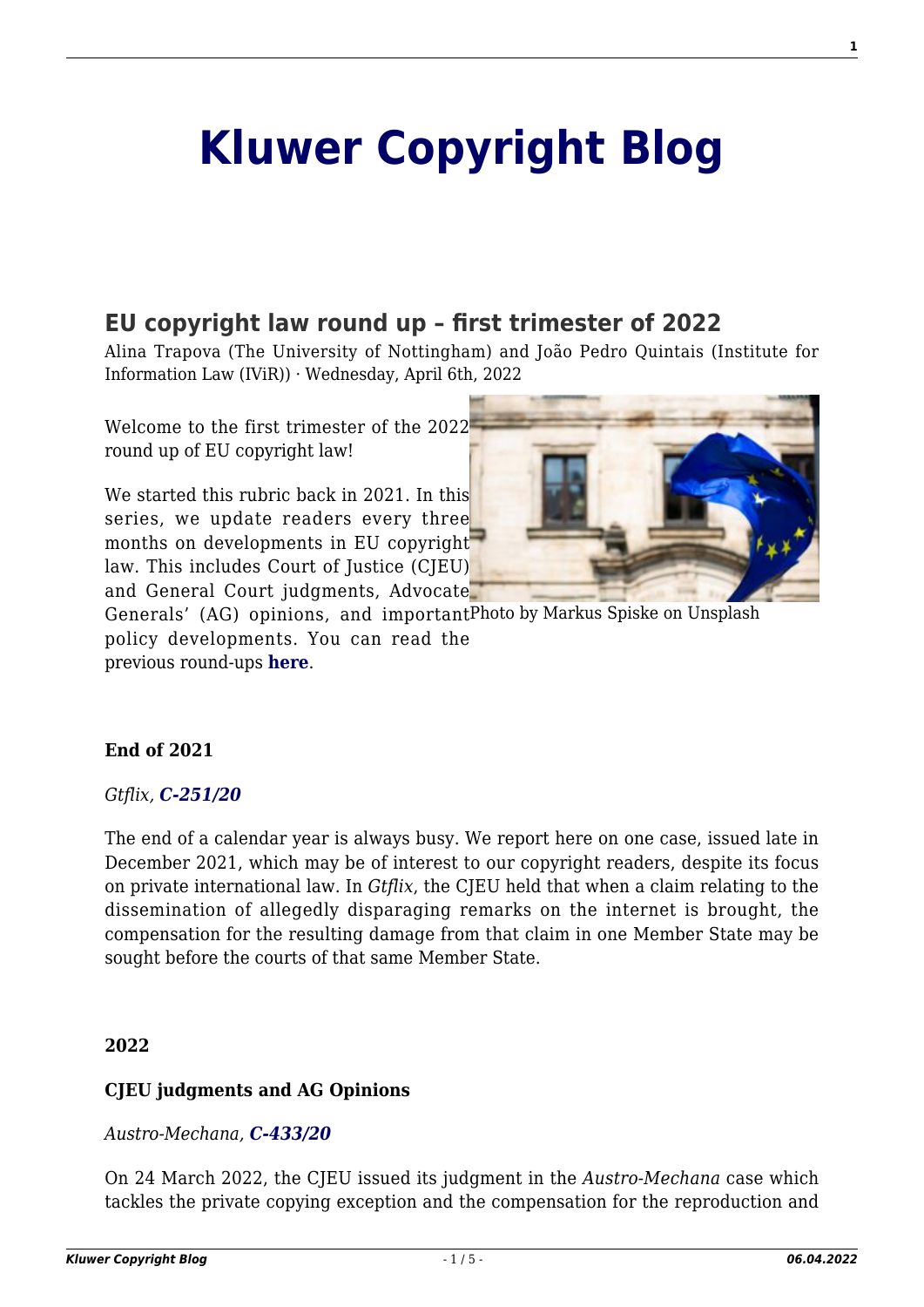storage of copyright material in the cloud. The AG opinion was[commented previously](http://copyrightblog.kluweriplaw.com/2021/12/08/cloud-services-and-private-copying-levy-further-developments-in-the-ag-opinion-on-the-austro-mechana-case/) on this blog.A post on the judgment is coming soon in the blog, so watch this space.

*RTL Television, AG Pitruzzella, [C-716/20](https://curia.europa.eu/juris/document/document.jsf?text=&docid=255445&pageIndex=0&doclang=IT&mode=req&dir=&occ=first&part=1&cid=1523088)*

On 10 March 2022, AG Pitruzzella issued his opinion in *RTL Television*. The definition of the concept of 'cable transmission' was at the centre of the analysis. The AG held that the notion refers to the retransmission of a primary transmission by cable distributors, who carry out such retransmission as professional operators in the context of a conventional cable network. Stay tuned as a comment on the AG Opinion is coming soon in the blog.

#### **CDSM Directive implementation**

The implementation of the **[CDSM Directive](https://eur-lex.europa.eu/eli/dir/2019/790/oj)** is still far from over, despite the fact that the implementation deadline passed already a while ago – in 7 June 2021. While most Member States missed the deadline, at least based on available **[data](https://www.notion.so/DSM-Directive-Implementation-Tracker-361cfae48e814440b353b32692bba879)** it appears that [all](https://www.notion.so/DSM-Directive-Implementation-Tracker-361cfae48e814440b353b32692bba879) Member States have at this stage made an effort to start the process.

If you are interested in tracking the implementation process, we recommend you check **[CREATe's resource page](https://www.create.ac.uk/cdsm-implementation-resource-page/)** (in partnership with the **[reCreating](https://www.recreating.eu/) [Europe](https://www.recreating.eu/)** project), as well as the **[COMMUNIA tracker](https://www.communia-association.org/category/eu-policy/eu-copyright-reform/)**.

# **Policy**

#### *UK Intellectual Property Office, [UK's future exhaustion of IPR regime](https://www.gov.uk/government/consultations/uks-future-exhaustion-of-intellectual-property-rights-regime)*

Following a **[public consultation](https://www.gov.uk/government/consultations/uks-future-exhaustion-of-intellectual-property-rights-regime/uks-future-exhaustion-of-intellectual-property-rights-regime-summary-of-responses-to-the-consultation)** on the topic of exhaustion, the UKIPO concluded that there is not enough available data to understand the economic impact of any of the alternatives to the UK exhaustion regime in a post-Brexit world. Thus, for the time being, no decision was made on how exhaustion will look like now that the UK has left the EU.

# *European Commission, Data Act*

On 23 February the European Commission issued its proposal for a Regulation on harmonized rules on fair access to and use of data, ie the '**Data Act**'. Among many other things, the proposal seeks to clarify the application of the **[Database Directive](https://eur-lex.europa.eu/legal-content/EN/TXT/?uri=celex%3A31996L0009)**, namely the "accidental or unintended application of the *sui generis* right to databases containing machine-generated data". Article 35 of the proposed Regulation states that "in order not to hinder the exercise of the right of users to access and use such data […] the *sui generis* right provided for in Article 7 of Directive 96/9/EC does not apply to databases containing data obtained from or generated by the use of a product or a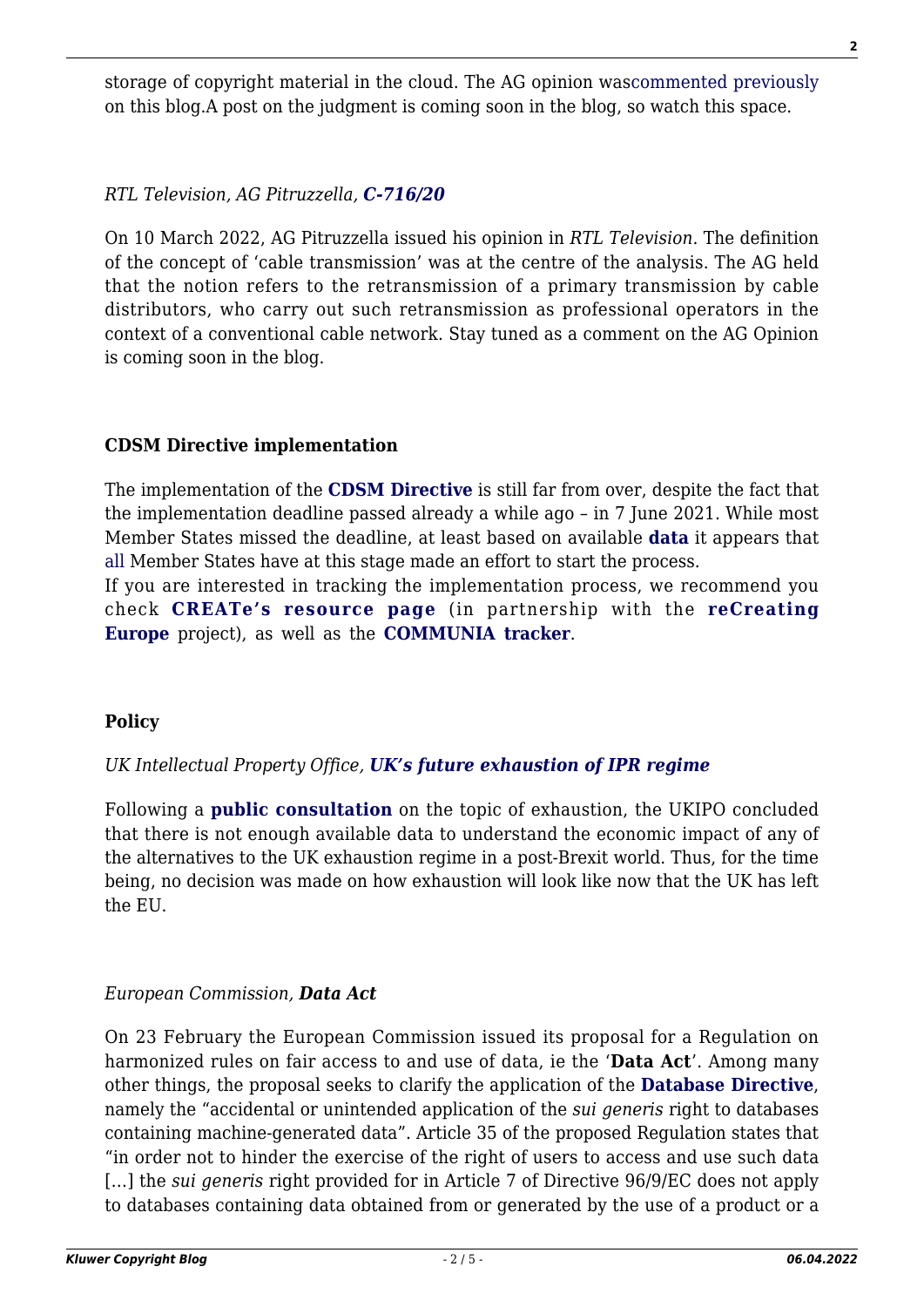### *European Commission, [Study on copyright and new technologies – copyright](https://op.europa.eu/en/publication-detail/-/publication/cc293085-a4da-11ec-83e1-01aa75ed71a1/language-en) [data management and artificial intelligence](https://op.europa.eu/en/publication-detail/-/publication/cc293085-a4da-11ec-83e1-01aa75ed71a1/language-en)*

In February, the Commission published a study on copyright and new technologies caried out by Technopolis Group, Philippe Rixhon Associates, the Catholic University of Louvain (UCLouvain), Crowell & Moring LLP and IMC University of Applied Sciences Krems. The first part looks into the potential use of new technologies to improve the management of data linked to copyright-protected content by the European creative industries. The second part concentrates on the copyright-related challenges raised by the use of artificial intelligence.

#### reCreating Europe, *Study on ["AI Music Outputs: Challenges to the Copyright Legal](https://papers.ssrn.com/sol3/papers.cfm?abstract_id=4072806) [Framework](https://papers.ssrn.com/sol3/papers.cfm?abstract_id=4072806)"*

In March, in the context of the reCreating Europe project, a study was published on "AI Music Outputs: Challenges to the Copyright Legal Framework":, authored by Oleksandr Bulayenko, João Pedro Quintais, Daniel Gervais, and Joost Poort (see [here](https://zenodo.org/record/6405796#.YkrgFTWxU1J) and [here\)](https://papers.ssrn.com/sol3/papers.cfm?abstract_id=4072806). This report examines the application of EU copyright and related rights law to outputs generated by or with the assistance of artificial intelligence (AI) systems, tools or techniques (AI outputs), with a focus on outputs in the musical domain. The Report examines the question: How can and should EU copyright and related rights law protect AI musical outputs? The interdisciplinary (legal and empirical) research involves: (i) analyzing of the protection of AI outputs under EU copyright and related rights law; (ii) examining the attribution of authorship and ownership to (natural and legal) persons involved in the creation or production of AI outputs; (iii) proposing interpretative guidelines and policy recommendations on increasing legal certainty regarding the protection, authorship, and ownership of copyright and related rights over AI outputs, especially music outputs.

#### *International federation for the phonographic industry (IFPI), [Global Music Report](https://www.ifpi.org/ifpi-global-music-report-global-recorded-music-revenues-grew-18-5-in-2021/) [2021](https://www.ifpi.org/ifpi-global-music-report-global-recorded-music-revenues-grew-18-5-in-2021/)*

The Global Music Report for 2021, prepared by the IFPI came out in March. A previous trend in the music industry is confrimed – streaming is the leading revenue source in nearly all markets. Overall, streaming accounted for 65.0% of the total global recorded music revenues. The report states that the global recorded music market grew with 18.5% in 2021, with total revenues estimated at US\$25.9 billion.

*European Parliament and Council, [Digital Markets Act](https://www.europarl.europa.eu/news/en/press-room/20220315IPR25504/deal-on-digital-markets-act-ensuring-fair-competition-and-more-choice-for-users)*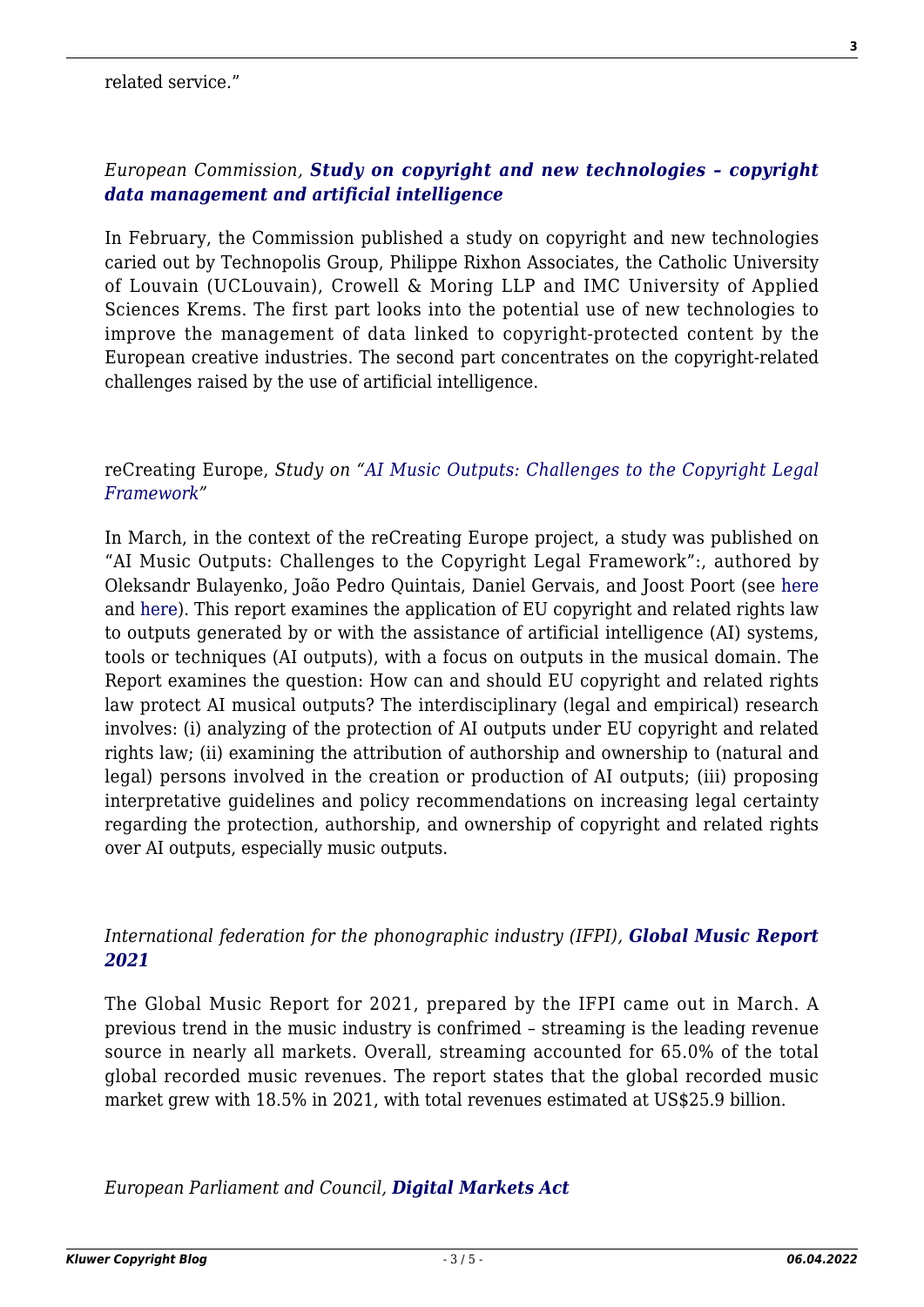Still in March, the European Partliament and the Council came to a deal with respect to the Digital Markets Act. While not strictly related to copyright law, the Act will have serious implications when it comes to fair competition and more choices for users on markets controlled by large platforms, the so called 'gatekeepers'. One important connection of the DMA with copyright relates to press publishers.

According to reports (e.g. [here](https://enpa.eu/press-releases/european-press-publishers-have-high-expectations-digital-markets-act-contribute)), the final version of the the DMA's provisions on fair, reasonable and non-discriminatory (FRAND) general conditions for access for business users will be extended to apply "not only to access but also remuneration for the providers of digital content". A consequence would be that "the gatekeeper would have to publish the general conditions for remuneration and the related methodology and respond in good faith to content providers' request to apply them". Some have called this "a circumvention of the Copyright Directive," in particular the regime for the press publishers'right in art. 15 (for an earlier report with details, see [here\)](https://www.euractiv.com/section/digital/news/publishers-last-minute-attempt-to-secure-fair-remuneration-in-the-digital-markets-act/). Once the final versio of the DMA is available, we will examine this provision on the blog.

### **Coming soon and latest referrals**

2022 promises to be another year full of copyright developments. Most controversially, the CJEU judgment in the **[Polish challenge to Article 17](https://curia.europa.eu/juris/liste.jsf?num=C-401/19)** of the **[CDSM Directive](https://eur-lex.europa.eu/eli/dir/2019/790/oj)** is scheduled to come out on 26 April 2022.

In addition, there are some interesting preliminary references to the CJEU to look out for in the new year: *RTL Television* (**[Case C-716/20](https://curia.europa.eu/juris/document/document.jsf?text=&docid=239456&pageIndex=0&doclang=en&mode=lst&dir=&occ=first&part=1&cid=1428329)**) regarding cable retransmission in hotel rooms, *Gemeinde Bodman-Ludwigshafen* (**[C-256/21](https://curia.europa.eu/juris/liste.jsf?num=C-256/21&language=en)**) and *Ametic* (**[C-263/21](https://curia.europa.eu/juris/liste.jsf?num=C-263/21&language=en)**) on the InfoSoc Directive's sanctions and private copying, *AKM* (**[C-290/21](https://curia.europa.eu/juris/document/document.jsf?text=&docid=244579&pageIndex=0&doclang=EN&mode=lst&dir=&occ=first&part=1&cid=613252)**) on communication to the public by satellite broadcasting, *Ocilion* (**[C-426/21](https://curia.europa.eu/juris/fiche.jsf?id=C%3B426%3B21%3BRP%3B1%3BP%3B1%3BC2021%2F0426%2FP&oqp=&for=&mat=or&lgrec=en&jge=&td=%3BALL&jur=C%2CT%2CF&num=C-426%252F21&dates=&pcs=Oor&lg=&pro=&nat=or&cit=none%252CC%252CCJ%252CR%252C2008E%252C%252C%252C%252C%252C%252C%252C%252C%252C%252Ctrue%252Cfalse%252Cfalse&language=en&avg=&cid=980390)**) on communication to the public and the private copying exception, *Castorama Polska* (**[C-628/21](https://curia.europa.eu/juris/fiche.jsf?id=C%3B628%3B21%3BRP%3B1%3BP%3B1%3BC2021%2F0628%2FP&oqp=&for=&mat=or&lgrec=en&jge=&td=%3BALL&jur=C%2CT%2CF&num=C-628%252F21&dates=&pcs=Oor&lg=&pro=&nat=or&cit=none%252CC%252CCJ%252CR%252C2008E%252C%252C%252C%252C%252C%252C%252C%252C%252C%252Ctrue%252Cfalse%252Cfalse&language=en&avg=&cid=981369)**) on copyright enforcement and *Blue Air Aviation* (**[C-775/21](https://curia.europa.eu/juris/showPdf.jsf?text=%2522recital%2B27%2522%2Bcopyright&docid=255666&pageIndex=0&doclang=en&mode=req&dir=&occ=first&part=1&cid=1751893)**) on communication to the public on airplanes.

On the copyright/trade mark front at the EUIPO, a case on the registrability of the marks '**[ANIMAL FARM](https://euipo.europa.eu/eSearch/#details/trademarks/017869420)**' and '**[1984](https://euipo.europa.eu/eSearch/#details/trademarks/017869425)**' is still pending before the EUIPO's Grand Board of Appeal. The copyright in these two titles expired at the beginning of 2021.

Stay tuned!

*To make sure you do not miss out on regular updates from the Kluwer Copyright Blog, please subscribe [here.](http://copyrightblog.kluweriplaw.com/newsletter)*